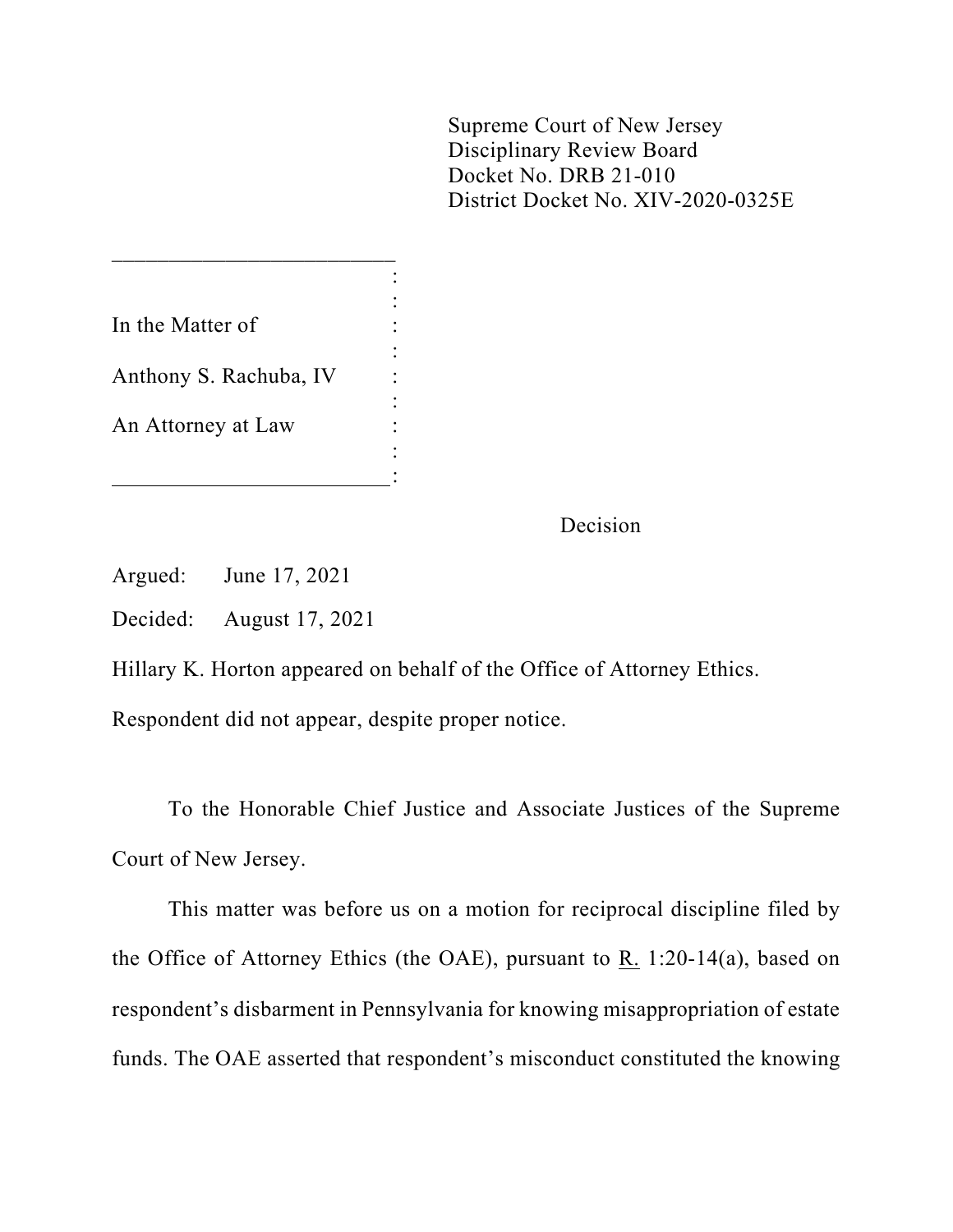misappropriation of entrusted funds, in violation of the principles of In re Wilson, 81 N.J. 451 (1979).

For the reasons set forth below, we determine to grant the OAE's motion for reciprocal discipline and recommend to the Court that respondent be disbarred for his knowing misappropriation of entrusted funds.

Respondent earned admission to the New Jersey and Pennsylvania bars in 2001. He has no prior discipline in New Jersey.

The following facts are taken from the Report and Recommendations of the Disciplinary Board of the Supreme Court of Pennsylvania. On March 14, 2019, the Pennsylvania Office of Disciplinary Counsel (the ODC) filed a Petition for Discipline alleging that respondent knowingly misappropriated \$4,000 in entrusted funds by forging his client's signature on four checks.

Specifically, from February 11, 2008 through December 31, 2014, respondent was employed by Fitzpatrick Lentz & Bubba, P.C. (FLB) as an associate. On January 1, 2015, he was promoted to a non-voting shareholder of FLB.

On August 25, 2009, Peggy M. Conway passed away at Lehigh Valley Hospital in Pennsylvania. On April 16, 2010, Jack W. Conway, Jr. (Conway),[1](#page-1-0)

<span id="page-1-0"></span> $<sup>1</sup>$  Although all three co-executor siblings share a last name, only Jack W. Conway, Jr. was directly</sup> involved in respondent's misconduct described herein and, thus, he will be referred to as Conway.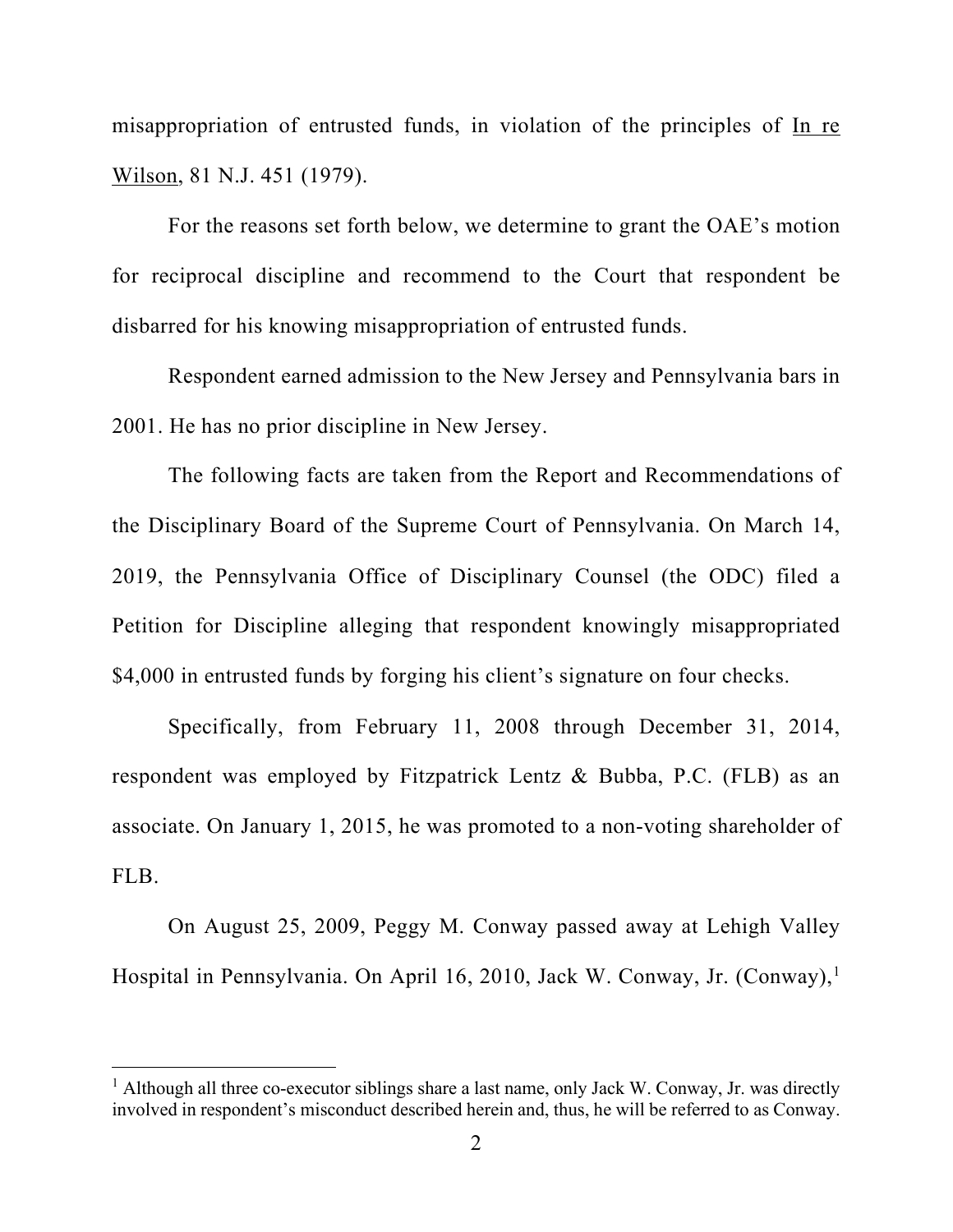Patty J. Conway, and Brenda L. Conway, the executors of Peggy Conway's will and successor co-trustees of the Conway Family Revocable Living Trust, engaged FLB to assist in the administration of Peggy Conway's estate and trust. FLB assigned the matter to respondent as the "responsible attorney" and the "billing attorney." Erica Wellington, who worked at FLB from January 1996 through January 2002, and again from April 2007 through January 2011, was assigned as respondent's paralegal on the Conway case. When Wellington left FLB in 2011, Karen Allender assumed paralegal duties on the Conway matter.

In May 2010, respondent commenced work on the matter and filed with the Lehigh County Register of Wills the death certificate; the will; an estimated value of the estate; and a petition for grant of letters of administration of the Estate of Peggy M. Conway. Respondent continued work on the matter and, by February 16, 2011, a non-interest-bearing business checking account was opened at Wells Fargo Bank (the Conway Trust Account). Monthly statements for the Conway Trust Account were directed to FLB's office address and the physical checkbook for the trust account was maintained in FLB's office. The only individuals authorized to sign checks drawn on the Conway Trust Account were Conway, Patty J. Conway, and Brenda L. Conway; respondent was not a signatory to the account.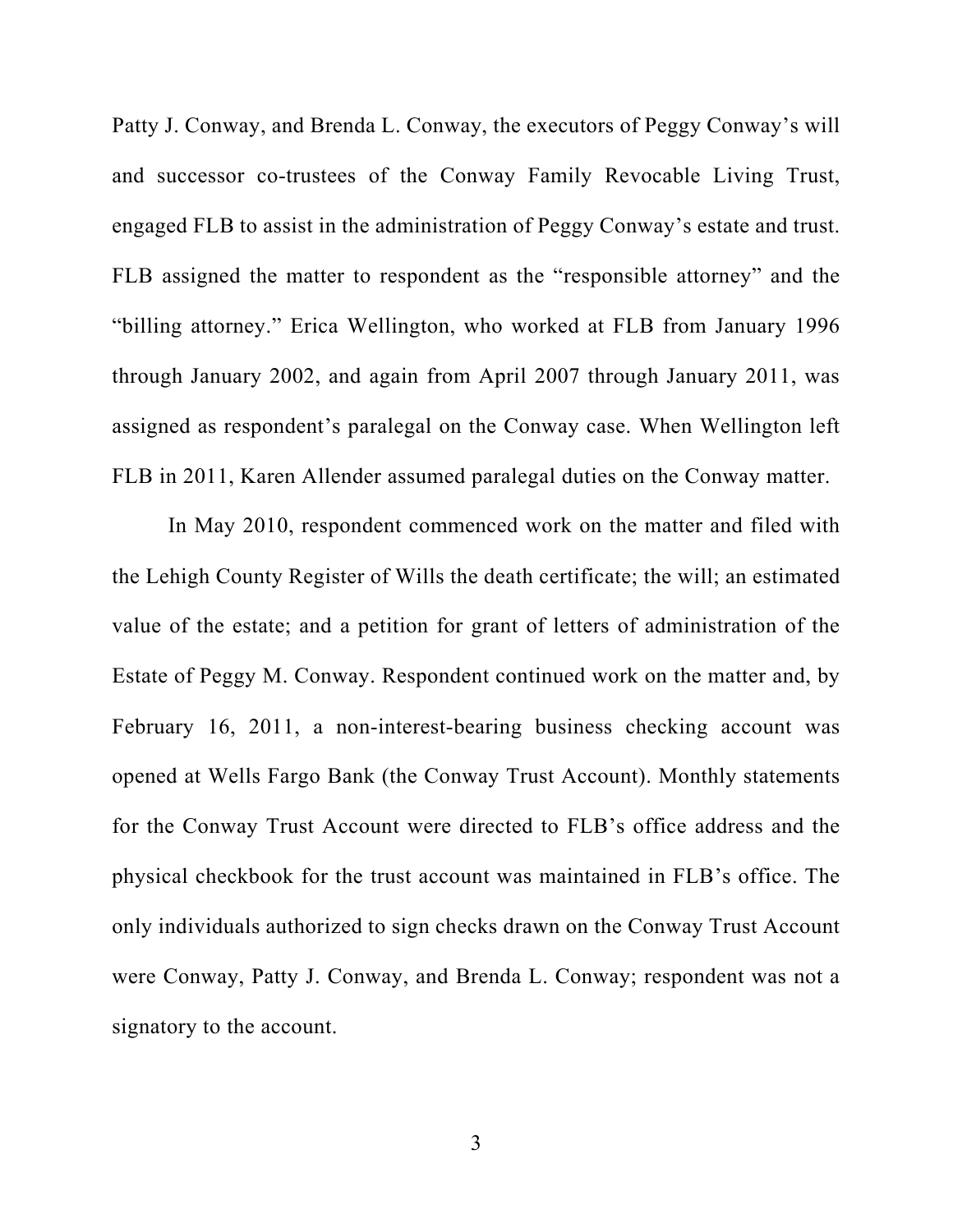On September 13, 2011, respondent met with the successor co-trustees at FLB's office. During the meeting, each co-trustee signed receipt, release, and indemnification agreements indicating their wishes to receive distributions of real estate as beneficiaries; signed an inheritance tax return respondent prepared reflecting the estate's \$1,969,797.38 in assets and total personal representatives' commissions of \$30,000; and agreed to the distribution of \$52,500 in attorney's fees to FLB. The co-executors signed a \$52,500 check for attorney's fees payable to FLB and the next day, respondent deposited the \$52,500 check into FLB's general operating account.

As of May 18, 2016, the Conway Trust Account contained \$86,097.35 and there was no activity in the account through December 22, 2016.

Between December 23, 2016 and January 6, 2017, however, respondent prepared and negotiated four checks drawn against the Conway Trust Account – check numbers 1060-1063, all payable to "Anthony S. Rachuba." Those checks totaled \$4,000.

Then, on January 6, 2017, at a Wells Fargo Bank branch in Coopersburg, Pennsylvania, respondent presented a \$3,800 check drawn against the Conway Trust Account made payable to "Anthony S. Rachuba." The bank teller assisting respondent contacted Conway; informed him that respondent was attempting to cash the check; described respondent as "very jittery and nervous;" and asked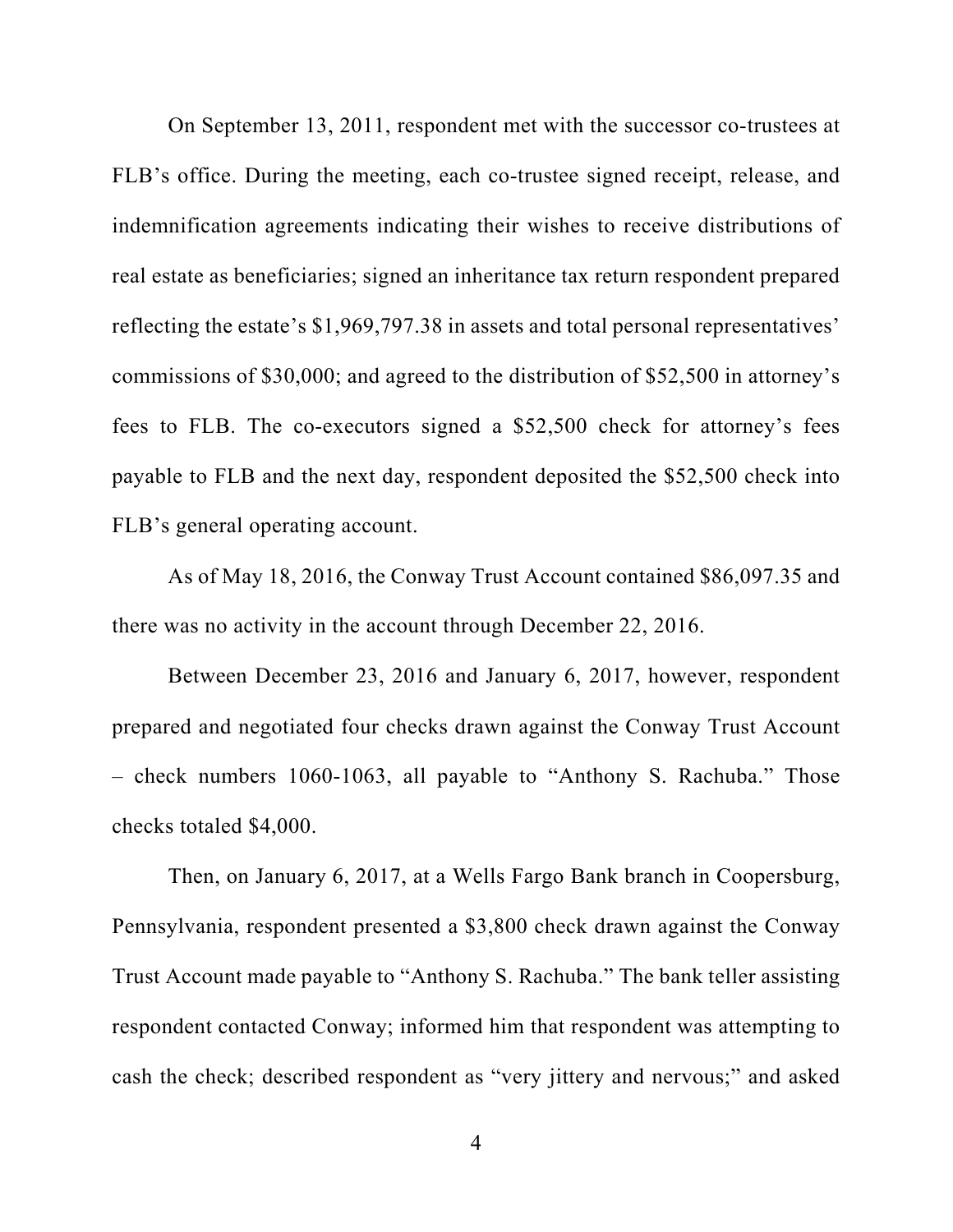Conway if he had authorized the \$3,800 check. Conway informed the bank teller that he had not authorized the check and instructed her to lock the account. Consequently, Wells Fargo refused payment to respondent and retained the \$3,800 check.

Subsequently, respondent sent an e-mail to Conway apologizing for "any confusion." Respondent claimed that his paralegal, but "not Karen," had five signed checks in the file which did not include a payee. Respondent represented that his paralegal then mistakenly wrote out the five checks to pay outstanding separate monthly invoices that were due to FLB. Respondent prepared and attached to his e-mail a schedule of distribution, which indicated that the total amount the trustees owed FLB was \$17,000. Respondent stated that he "figured [he] would take [the five checks] to [the] bank then transfer to firm [sic] as payment for a portion of the outstanding legal fees." Respondent informed Conway that he would return the funds to the Conway Trust Account the next morning and send one of the trustees a new, unsigned check to pay the remaining legal fees. The e-mail was returned to respondent as "undeliverable" because he had utilized an erroneous e-mail address for Conway.

Later that night, respondent sent Conway a series of text messages, which was unusual, because respondent previously had not texted Conway. In the text messages, respondent reiterated his paralegal's purported mistake and claimed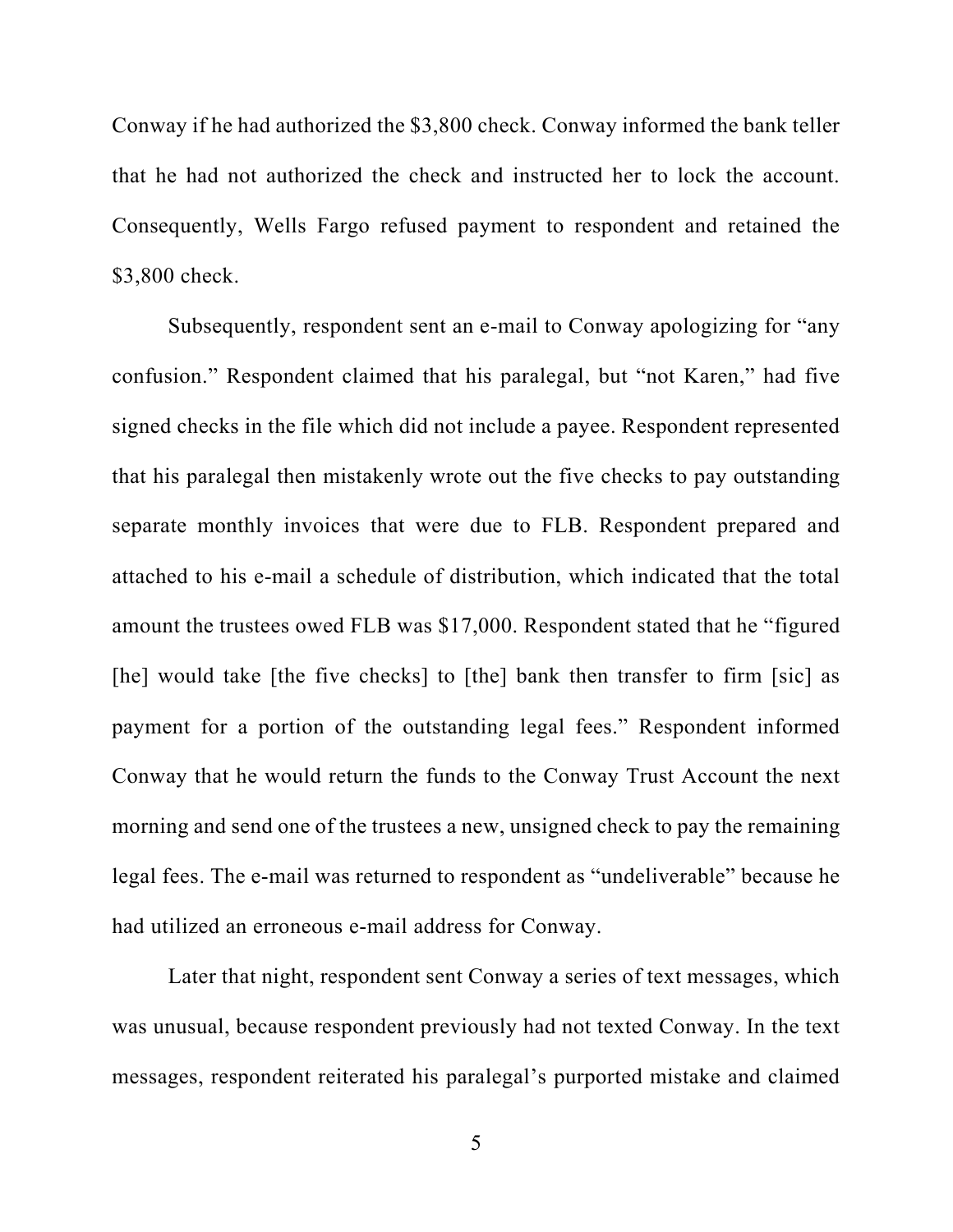a belief that Conway had sent the checks to FLB as payment for the legal fees reflected in the schedule of distribution he had prepared. Respondent informed Conway that he would return the \$4,000 to the Conway Trust Account since he had not yet transferred the funds to FLB, which he claimed he had planned to do the following week. Respondent sent another text to Conway claiming that "typically at the beginning of an estate administration, we have the executor(s) sign checks without inserting the name of the payee. This may be the case but I will have to find out on Monday when I speak to Karen and my assistant." However, respondent's assertions to Conway were misrepresentations because respondent knew that he had made the checks payable to himself and knew it was not FLB's practice to have a client pre-sign a blank check. In fact, Edward J. Lentz, a partner at FLB, testified that it was "absolutely not" FLB's practice to have a client pre-sign a check, and that it would have been unheard of to do so.

On January 9, 2017, respondent prepared a purported "Statement of Legal Fees Due" and placed it in the case file. The statement reflected total fees payable of \$17,000, referred to the five checks respondent had made payable to himself, and represented with respect to those checks:

> The above checks were mailed to ASR [Anthony S. Rachuba] by one of the three co-executors/co-trustees, unfortunately, the checks were mistakenly made payable to ASR and not FLB. Instead of mailing new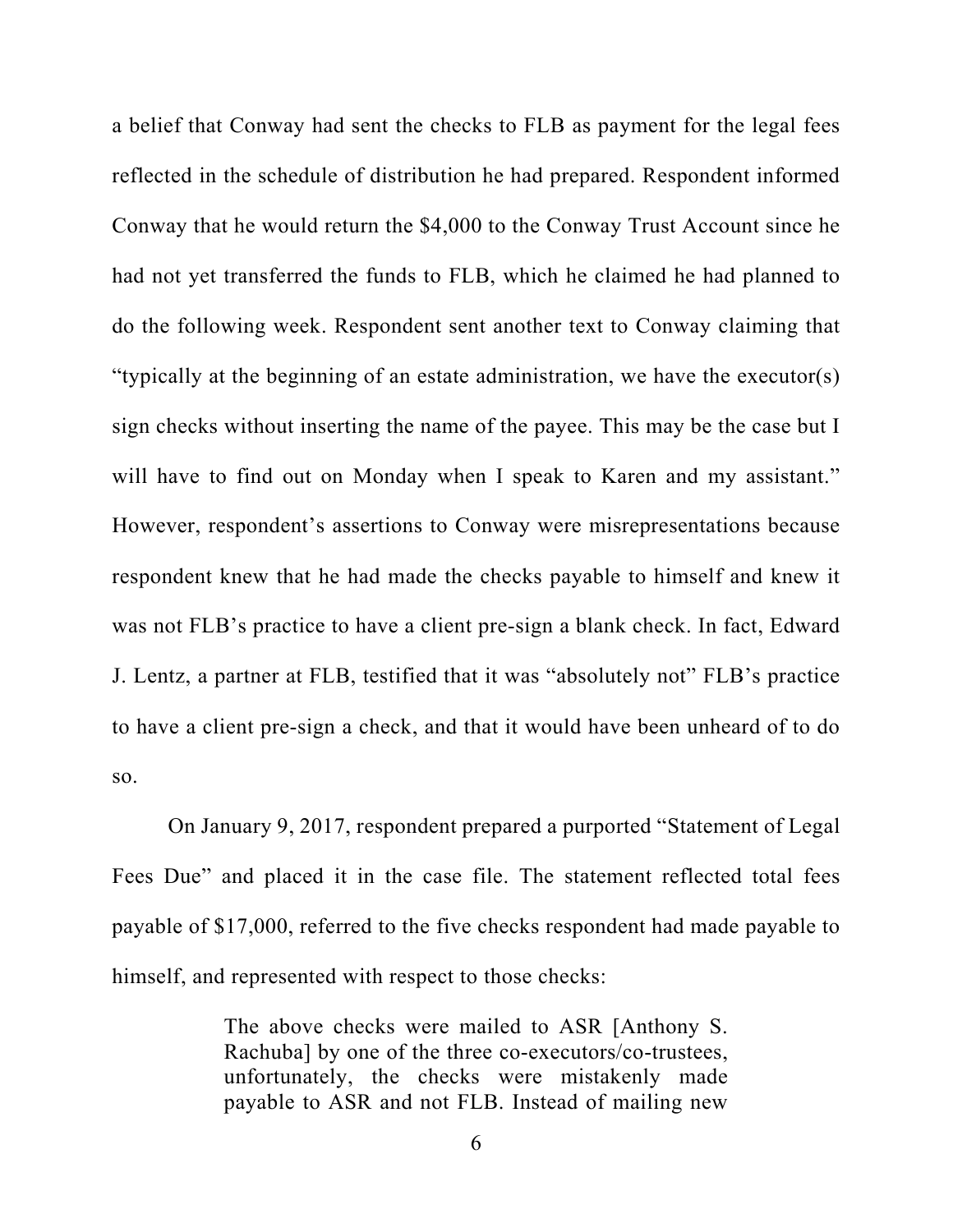checks, ASR took to bank to obtain funds for the purpose of turning over to FLB. When taking the fifth check to the bank on January 6, 2017, the teller said something didn't look right with the checks. Therefore, the teller held onto the check in the amount of \$3,800 but did not explain.

Unbeknownst to respondent, on January 11, 2017, Conway met with Wells Fargo Bank regarding the bank's investigation into the checks drawn on the Conway Trust Account without the co-trustees' consent or knowledge. When Conway met with Wells Fargo, the bank promised to provide him with an update to its investigation.

On April 3 or 4, 2017, FLB received a letter from Wells Fargo containing information related to the results of its investigation. Allender opened the correspondence and read it. Upon reading about the funds withdrawn from the Conway Trust Account, Allender immediately investigated, which included looking through the physical file, examining FLB's document management system, and obtaining bank statements from Wells Fargo.

Allender also placed a copy of the Wells Fargo letter on respondent's desk since he was not in his office. When he saw the letter, respondent asked Allender if she had contacted Wells Fargo. When she informed respondent that she had not done so, respondent ordered her "not to do anything about [the fraud investigation], he was going to handle it."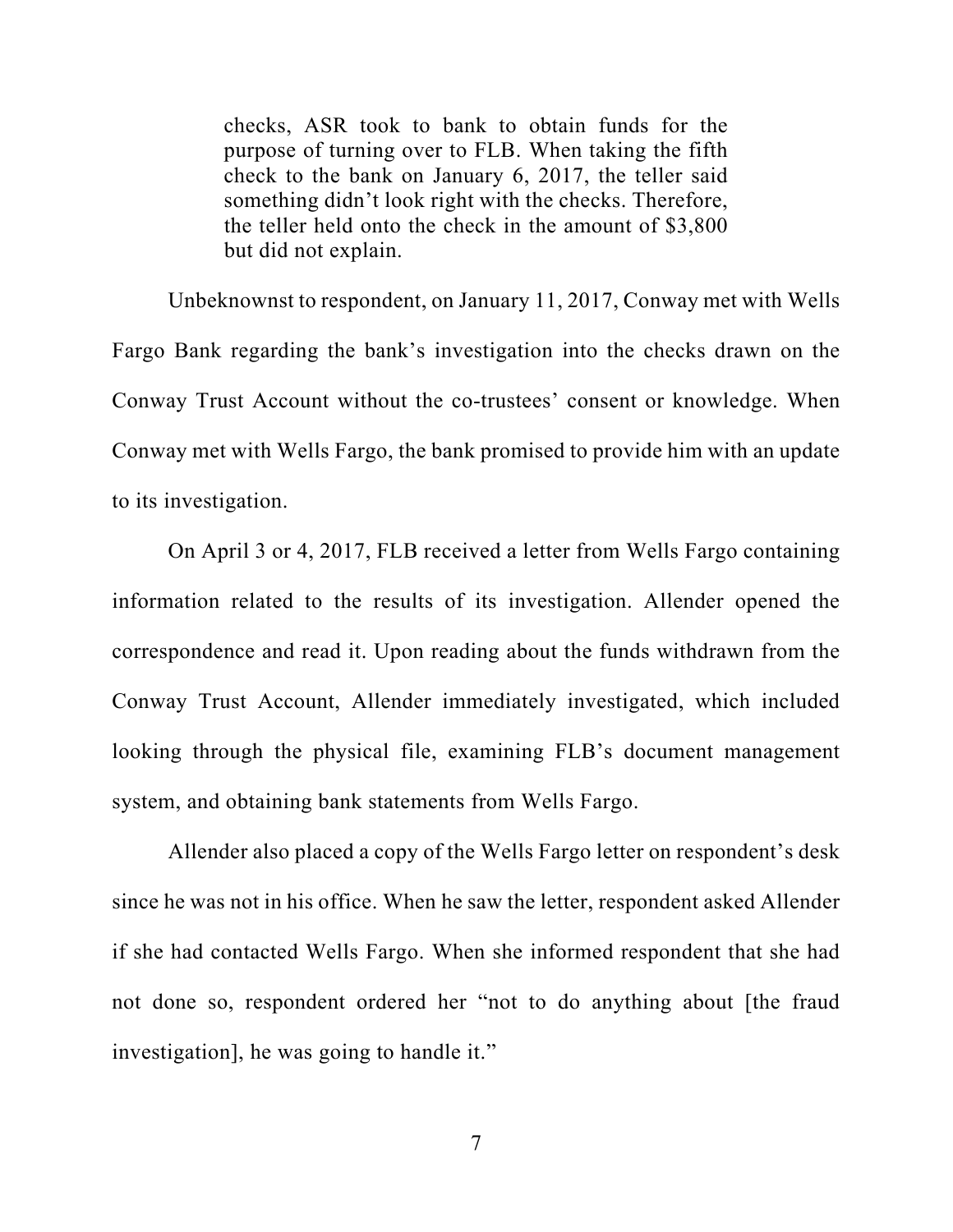Following her investigation, Allender concluded that respondent had forged Conway's signature and had stolen funds from the Conway Trust Account. Allender immediately reported her suspicions to Lentz.

FLB then investigated the matter and confirmed that respondent had illicitly negotiated at least four Conway Trust Account checks, totaling \$4,000, and unsuccessfully had attempted to negotiate the fifth check, for \$3,800. Consequently, on April 4, 2017, FLB's co-managing shareholders had a meeting with respondent, during which he admitted that he had negotiated the Conway Trust Account checks, withdrew funds from the account, and did not transfer the funds to FLB. FLB immediately terminated respondent's employment. Shortly thereafter, FLB notified the ODC of respondent's misconduct.

On April 6, 2017, respondent sent a letter to an attorney at FLB expressing his regret for what he characterized as his "momentary lapse in judgment." On April 7, 2017, FLB reimbursed the \$4,000 that respondent had misappropriated from the Conway Trust Account and notified the co-trustees of the circumstances surrounding respondent's misconduct.

On April 12, 2017, FLB sent respondent a letter demanding that he reimburse the firm \$1,529.16, which represented the balance of what respondent owed after FLB redeemed and retained respondent's share of non-voting FLB stock, valued at \$2,470.84. On April 15, 2017, respondent sent an e-mail to FLB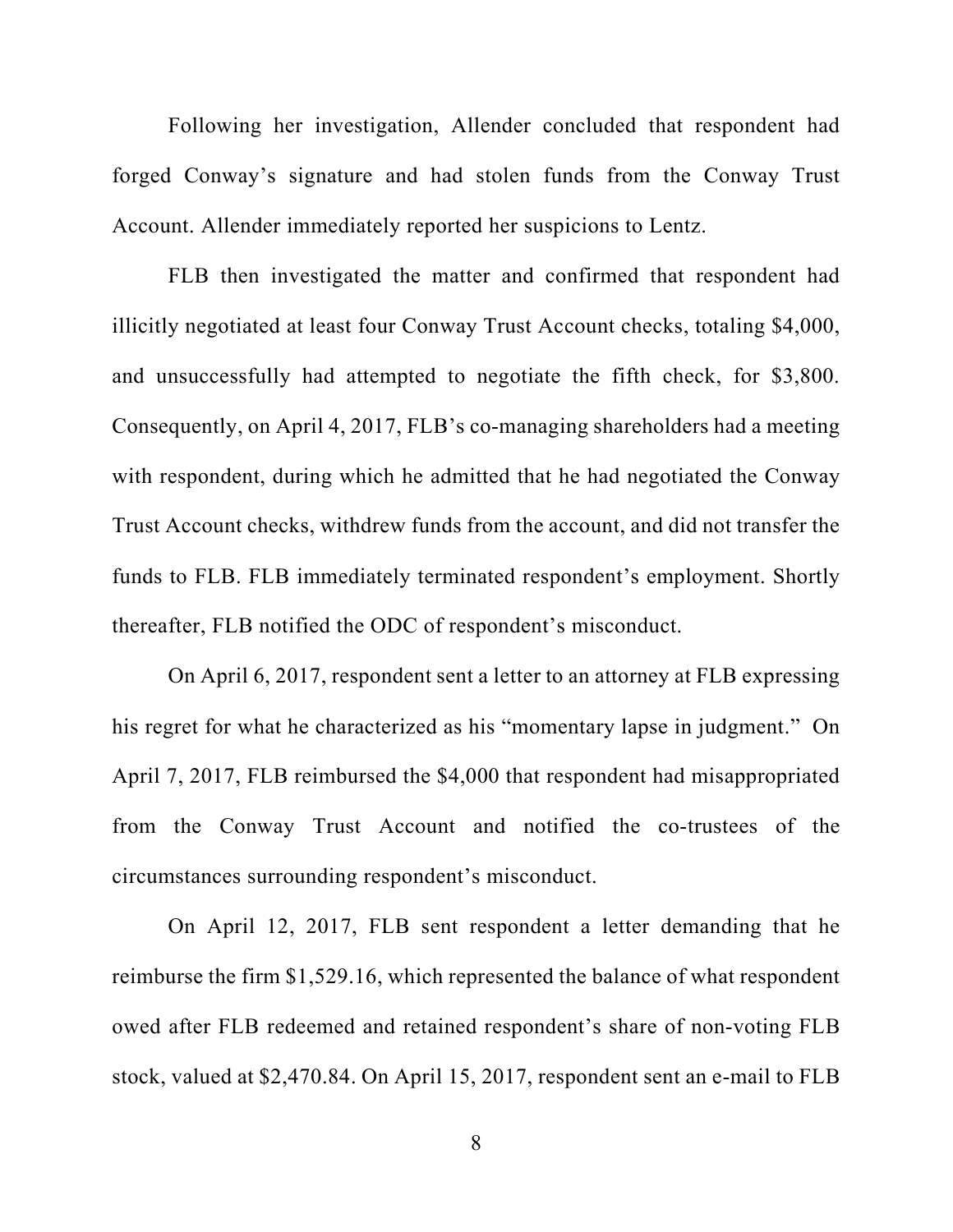apologizing for his conduct and stating that, if he could go back in time, he would have "done things differently" and "would not let the mistake happen again." Respondent also reimbursed FLB the \$1,529.16.

In his verified answer to the ODC's petition for discipline, respondent admitted that, between December 23, 2016 and January 4, 2017, he withdrew \$4,000 from the Conway Trust Account by negotiating four separate checks made payable to "Anthony S. Rachuba." He denied, however, forging Conway's signature, and claimed that Conway had pre-signed the checks in the presence of Wellington.

Respondent again asserted that it was "FLB's occasional practice to have such checks pre-signed and maintained by the [sic] FLB for future use as authorized by the executor(s)." Respondent also denied preparing the Statement of Legal Fees Due and represented that he had never seen the document.

At the August 8, 2019, ethics hearing, because respondent had admitted to knowingly misappropriating the \$4,000 in entrusted funds, the ODC focused its case on establishing that respondent had forged Conway's signature on the five checks in question. Despite filing a verified answer and receiving proper notice, respondent did not appear at the ethics hearing.

At the hearing, Wellington testified that she did not witness Conway presign any checks and that it would have been highly irregular for a trustee or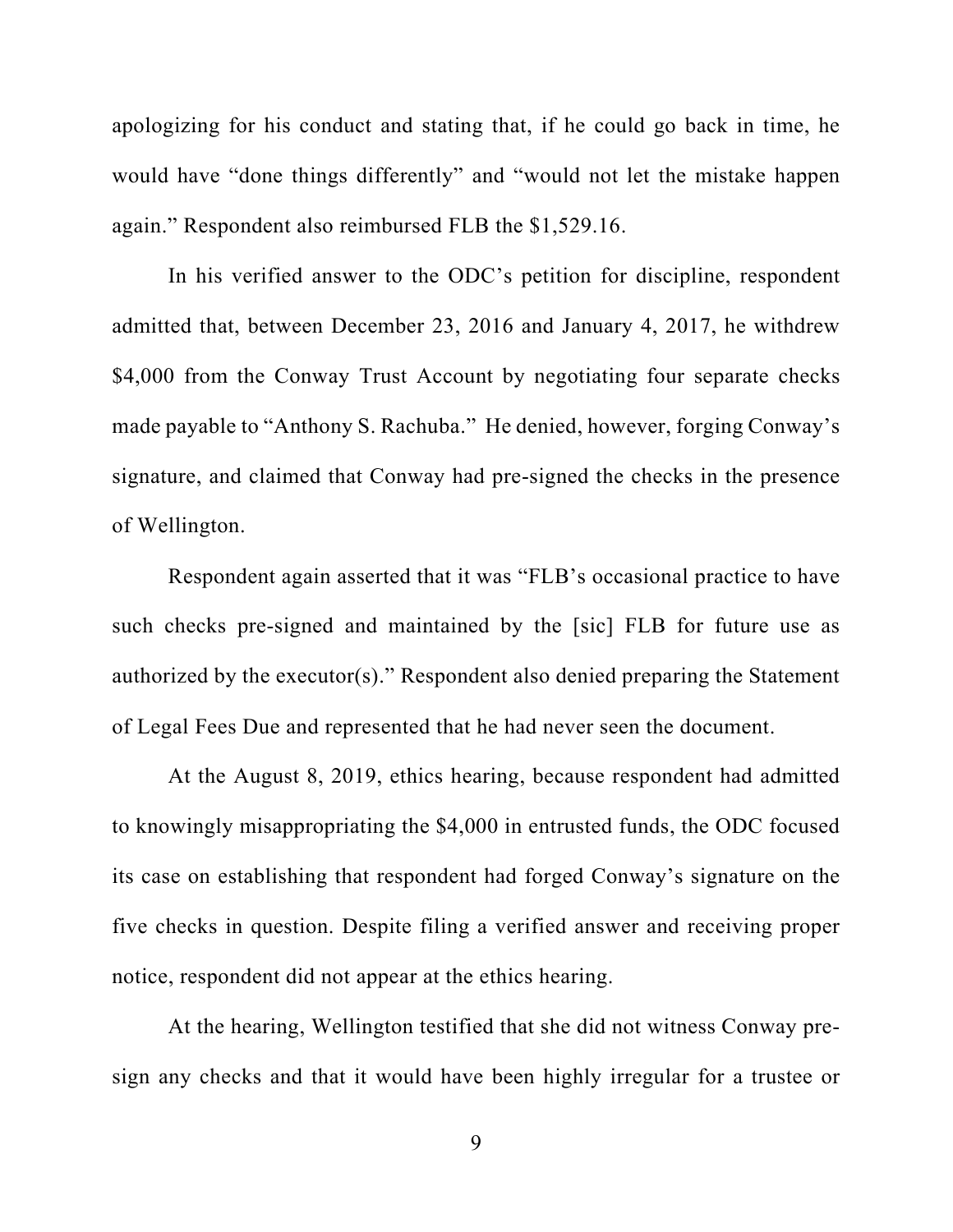executor to do so, since that was not FLB's practice. She explained that, instead, when a bill needed to be paid, she would prepare a check for Conway to sign and provide him with instructions, or he would send the prepared check back to FLB signed. Wellington emphasized that Conway had never signed a blank check.

Allender confirmed that it was not FLB's policy to have clients pre-sign checks. Allender testified that she was very familiar with the case and the physical file and, since beginning work on the case in 2011, had never seen a pre-signed check in the file. Indeed, Allender testified that it was not possible for Conway to have pre-signed check numbers 1060 through 1063 in front of Wellington because the checks were not ordered until three years after Wellington left FLB; moreover, Allender testified that she had not witnessed Conway pre-sign any checks. Conway also confirmed that he had never presigned any blank checks for FLB and testified that it was not his signature on check numbers 1060 through 1063.

The ODC also presented a handwriting expert, Khody Detwiler, who testified that, based on his analysis of Conway's signature on known documents and the signature on check numbers 1060-1063, Conway did not sign the checks. However, because Detwiler was not provided with known documents containing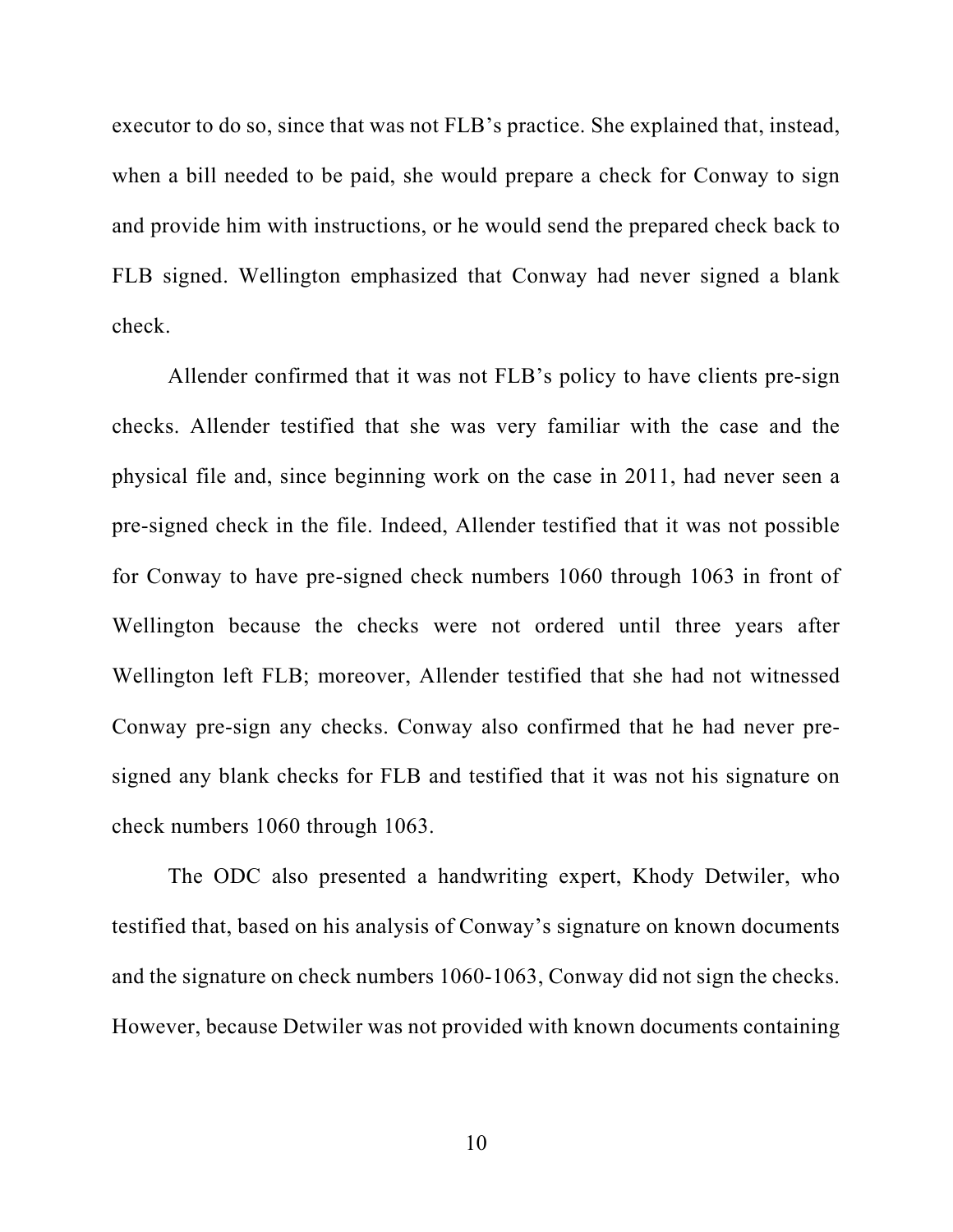respondent's signature, he was unable to offer an opinion as to whether respondent had forged Conway's signature on the checks.

The Disciplinary Board of the Supreme Court of Pennsylvania affirmed and adopted the findings of the hearing committee – that respondent had violated Pennsylvania RPC 1.15(b) (a lawyer shall hold all Rule 1.15 funds and property separate from the lawyer's property), RPC 8.4(b) (commission of a criminal act that reflects adversely on a lawyer's honesty trustworthiness, or fitness as a lawyer in other respects), and RPC 8.4(c) (conduct involving dishonesty, fraud, deceit, or misrepresentation) – and recommended that respondent be disbarred for his misappropriation of client funds through forgery. The Pennsylvania board found that, after respondent's theft was uncovered by the Wells Fargo bank teller, he "immediately formulated a plan to hide his thievery," beginning with the unsuccessful e-mail and subsequent text messages to Conway. The Pennsylvania board found that respondent blatantly lied to Conway by stating that FLB "typically" had an executor sign blank checks and that the checks "mistakenly" had been made payable to him.

Respondent's lies continued via his preparation of the Statement of Legal Fees Due and in his verified answer, wherein he alleged that Wellington had witnessed Conway pre-sign the blank checks. The Pennsylvania board found that respondent's "reprehensible conduct is exacerbated by his submission of a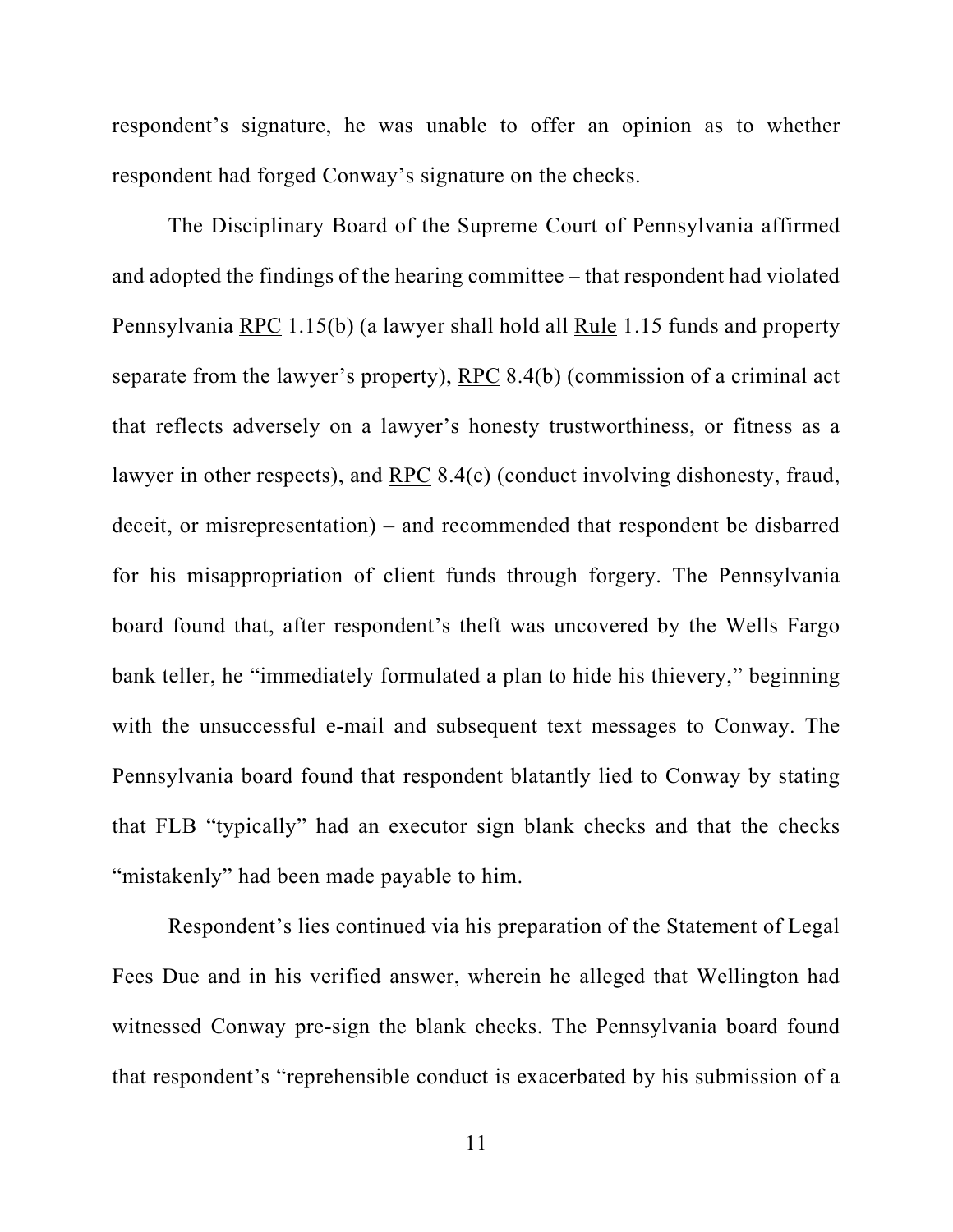falsely verified response to the DB-7 Request and a falsely verified Answer to the Petition for Discipline, as well as his ultimate failure to appear at the disciplinary hearing." The Pennsylvania board found, in aggravation, that respondent demonstrated "no remorse and no acceptance of full responsibility, and in fact demonstrated quite the opposite by staunchly clinging to the falsity that the checks were pre-signed by Mr. Conway." The Pennsylvania board accepted respondent's admission that he misappropriated client funds by inserting his name as payee on the four checks and negotiated them but rejected his assertion that it was a "momentary lapse of judgment," because his misconduct was not a single, isolated incident.

On June 3, 2020, the Supreme Court of Pennsylvania issued an order disbarring respondent for his misconduct. On September 8, 2020, it also denied respondent's untimely motion for reconsideration. In that motion, respondent falsely claimed that he had no notice of the August 8, 2019 ethics proceeding and had never received any of the ODC's documents or the decisions in the matter.

The OAE argued before us that respondent forged Conway's signature on checks 1060-1063, made the checks payable to himself, and attempted to cover up his theft via the deceptive e-mail and text messages to Conway. Thus, the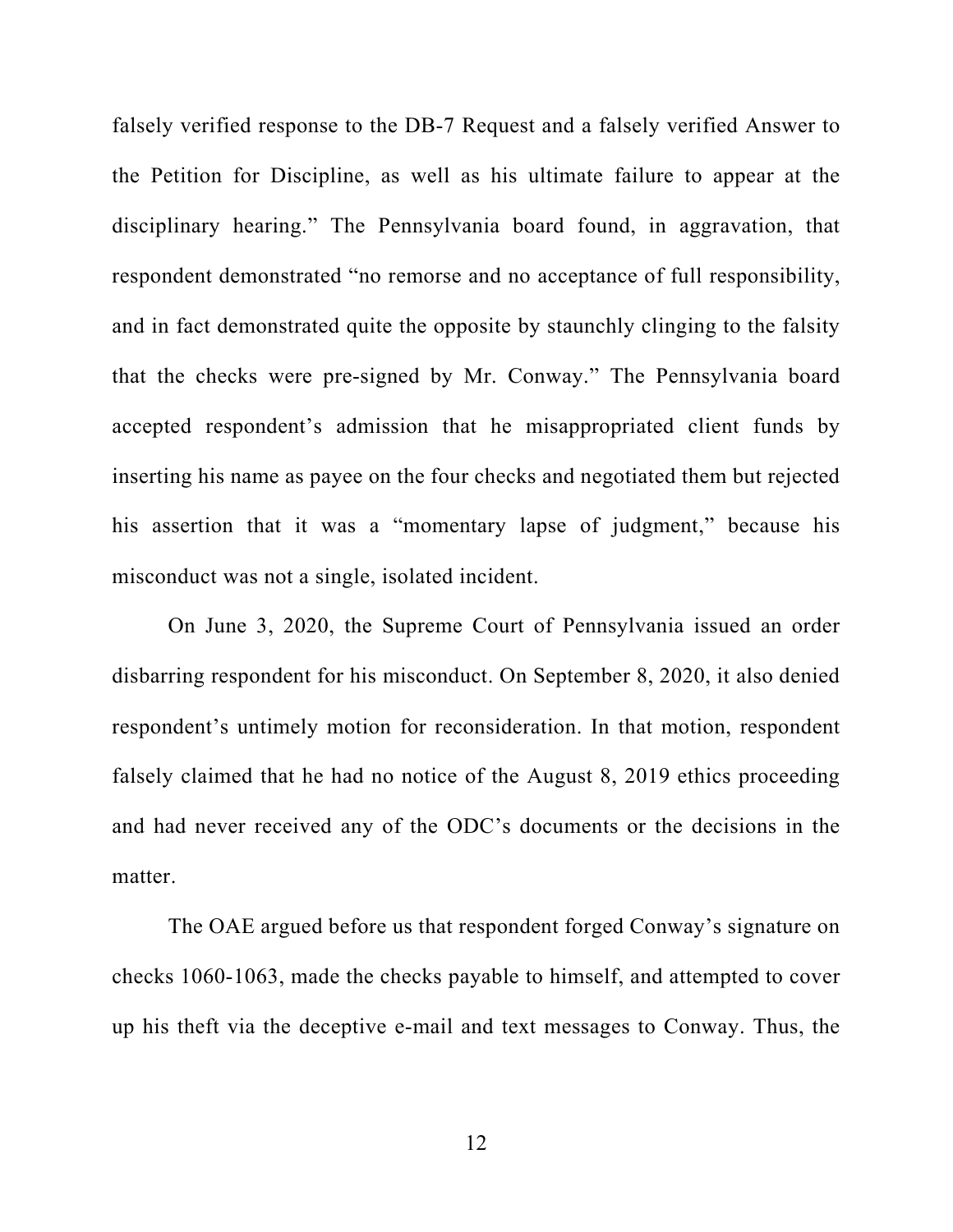OAE asserted that, under the Wilson rule, respondent should be disbarred for his knowing misappropriation of estate funds.

Respondent did not report his Pennsylvania disbarment to the OAE as required by R. 1:20-14(a)(1), did not provide us with a submission for consideration, and did not appear for oral argument.

Following our review of the record, we determine to grant the OAE's motion for reciprocal discipline. Pursuant to R. 1:20-14(a)(5), "a final adjudication in another court, agency or tribunal, that an attorney admitted to practice in this state . . . is guilty of unethical conduct in another jurisdiction . . . shall establish conclusively the facts on which it rests for purposes of a disciplinary proceeding in this state." Thus, with respect to motions for reciprocal discipline, "[t]he sole issue to be determined . . . shall be the extent of final discipline to be imposed." R. 1:20-14(b)(3).

In Pennsylvania, the standard of proof in attorney disciplinary matters is that the "[e]vidence is sufficient to prove unprofessional conduct if a preponderance of the evidence establishes the conduct and the proof . . . is clear and satisfactory." Office of Disciplinary Counsel v. Kissel, 442 A.2d 217 (Pa. 1982) (citing In re Berland, 328 A.2d 471 (Pa. 1974)). Moreover, "[t]he conduct may be proven solely by circumstantial evidence." Office of Disciplinary Counsel v. Grigsby, 425 A.2d 730 (Pa. 1981) (citations omitted).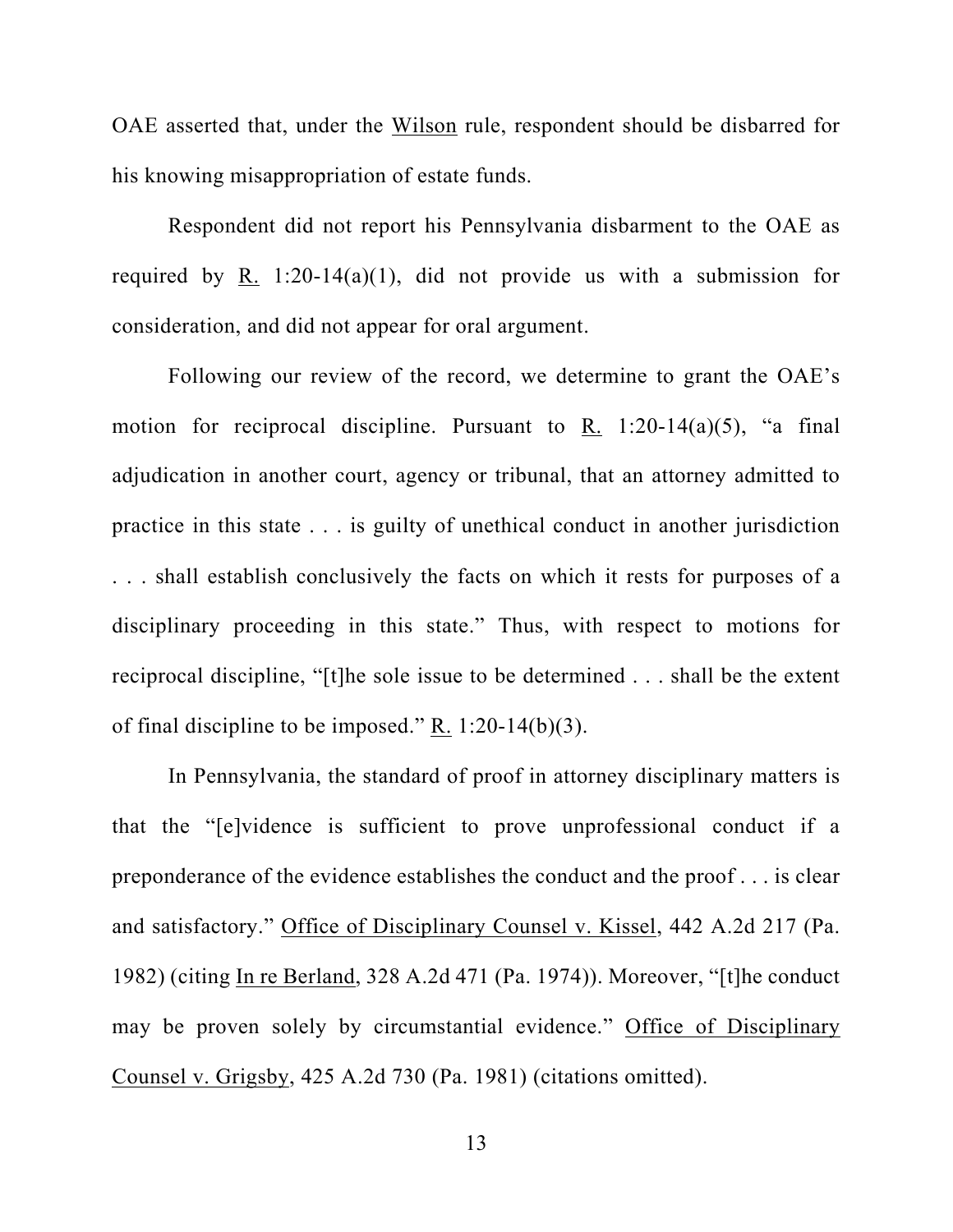Reciprocal discipline proceedings in New Jersey are governed by R. 1:20-

 $14(a)(4)$ , which provides in pertinent part:

The Board shall recommend the imposition of the identical action or discipline unless the respondent demonstrates, or the Board finds on the face of the record on which the discipline in another jurisdiction was predicated that it clearly appears that:

- (A) the disciplinary or disability order of the foreign jurisdiction was not entered;
- (B) the disciplinary or disability order of the foreign jurisdiction does not apply to the respondent;
- (C) the disciplinary or disability order of the foreign jurisdiction does not remain in full force and effect as the result of appellate proceedings;
- (D) the procedure followed in the foreign matter was so lacking in notice or opportunity to be heard as to constitute a deprivation of due process; or
- (E) the unethical conduct established warrants substantially different discipline.

None of the above subsections apply to this case. Respondent's admission

that he knowingly misappropriated \$4,000 in Conway trust funds mandates the

imposition of identical discipline – his disbarment in New Jersey.

In Wilson, the Court described knowing misappropriation of client trust

funds as follows:

Unless the context indicates otherwise, 'misappropriation' as used in this opinion means any unauthorized use by the lawyer of clients' funds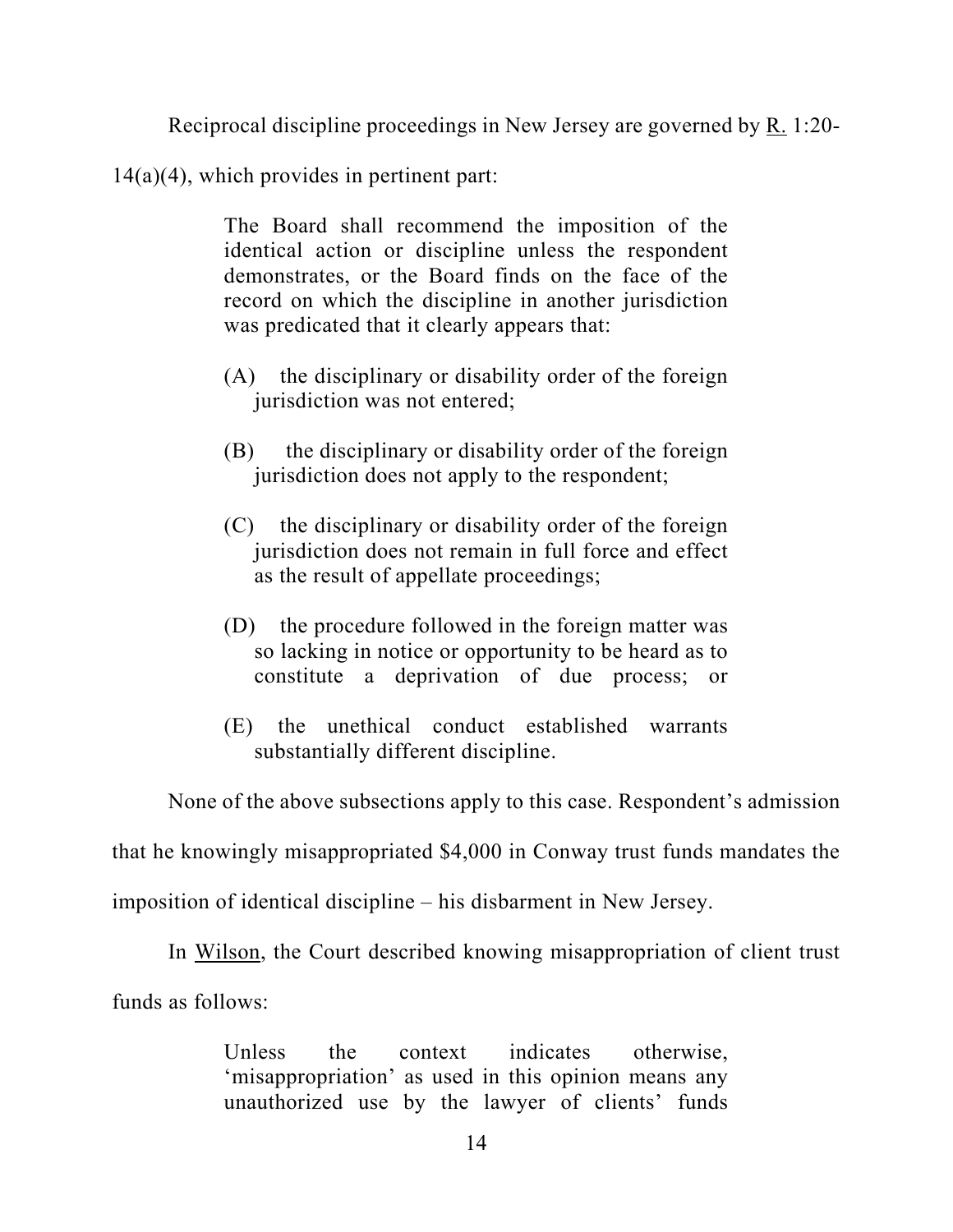entrusted to him, including not only stealing, but also unauthorized temporary use of the lawyer's own purpose, whether or not he derives any personal gain or benefit therefrom.

[In re Wilson, 81 N.J. 455 n.1.]

Six years later, the Court elaborated:

The misappropriation that will trigger automatic disbarment under In re Wilson, 81 N.J. 451 (1979), disbarment that is 'almost invariable' . . . consists simply of a lawyer taking a client's money entrusted to him, knowing that it is the client's money and knowing that the client has not authorized the taking. It makes no difference whether the money is used for a good purpose or a bad purpose, for the benefit of the lawyer or for the benefit of others, or whether the lawyer intended to return the money when he took it, or whether in fact he ultimately did reimburse the client; nor does it matter that the pressures on the lawyer to take the money were great or minimal. The essence of Wilson is that the relative moral quality of the act, measured by these many circumstances that may surround both it and the attorney's state of mind, is irrelevant: it is the mere act of taking your client's money knowing that you have no authority to do so that requires disbarment . . . . The presence of 'good character and fitness,' the absence of 'dishonesty, venality or immorality' – all are irrelevant.

[In re Noonan, 102 N.J. 157, 159-60 (1986).]

Additionally, intent to permanently deprive is not required, nor is an intent to "steal funds" from a client. In re Mininsohn, 162 N.J. 62, 72 (1999).

Thus, to establish knowing misappropriation, there must be clear and convincing evidence that the attorney used client funds, knowing that they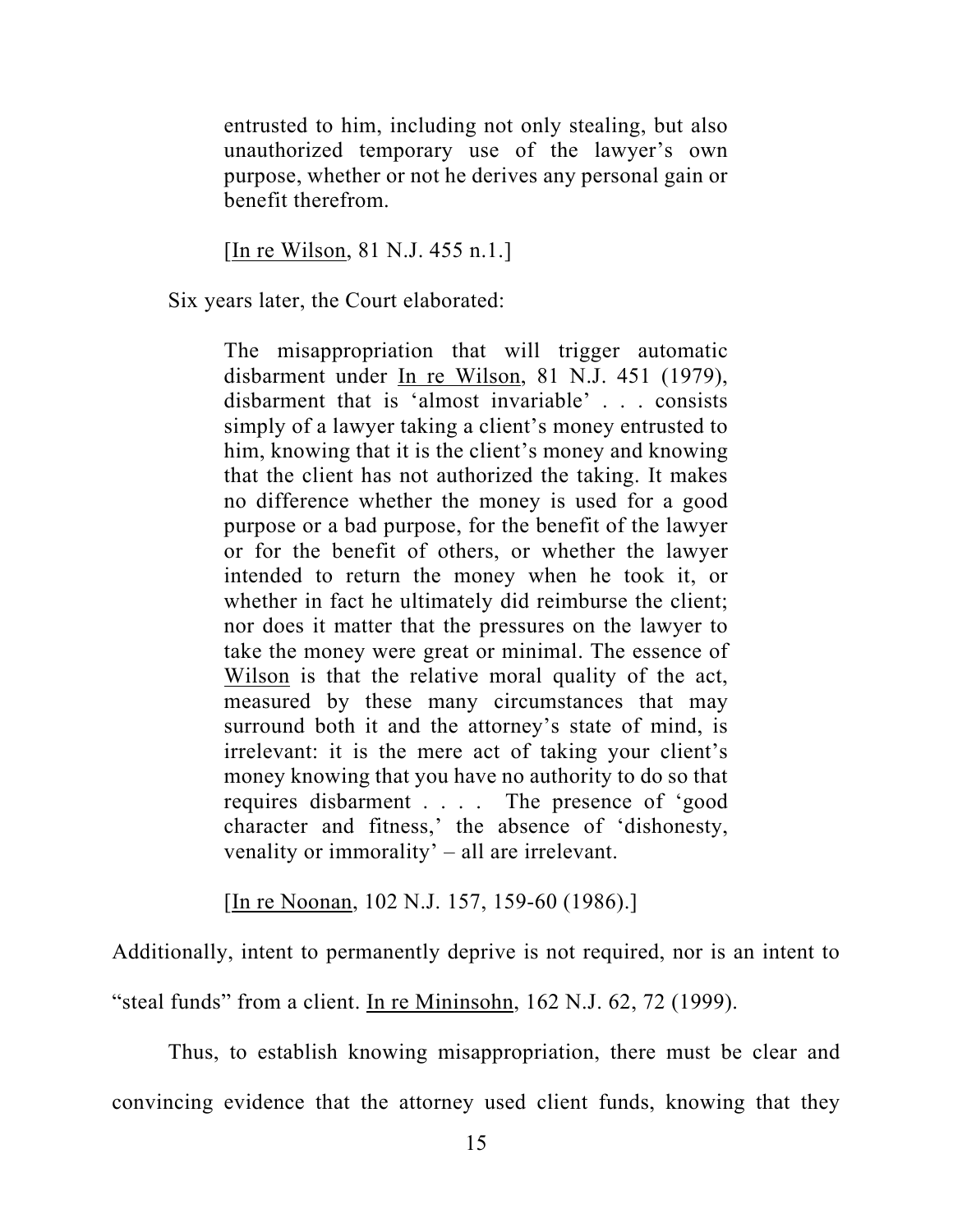belonged to the client and knowing that the client had not authorized him or her to do so.

The Court has held that an attorney-client relationship between an attorney and the beneficiaries of a trust is not a prerequisite for a finding of knowing misappropriation. In In re McCue, 153 N.J. 365 (1998), the attorney was appointed trustee of a trust valued at over one million dollars. Throughout his term as trustee, McCue neither gave the beneficiaries an accounting of the trust assets nor filed the fiduciary income tax returns for the trust, and he breached his fiduciary duties. In the Matter of William T. McCue, DRB 97-086 (February 17, 1998) (slip op. at 3-4). The beneficiaries petitioned a court in Virginia to remove McCue as trustee. That court determined that the trust suffered a loss of \$655,000 because of McCue's fraud and misappropriation.

McCue subverted the OAE's investigation by refusing to provide his records, but the OAE established that, at a minimum, McCue had misused more than \$500,000 of trust funds. McCue transferred most of those funds by issuing forty-three checks payable to a separate trust, unrelated to the first. Id. The matter was before us by way of default and McCue did not appear for the Order to Show Cause issued by the Court. In re McCue, 153 N.J. 365.

Similarly, an attorney appointed as the administrator of an estate, where the sole beneficiary was confined to a nursing home, was disbarred when he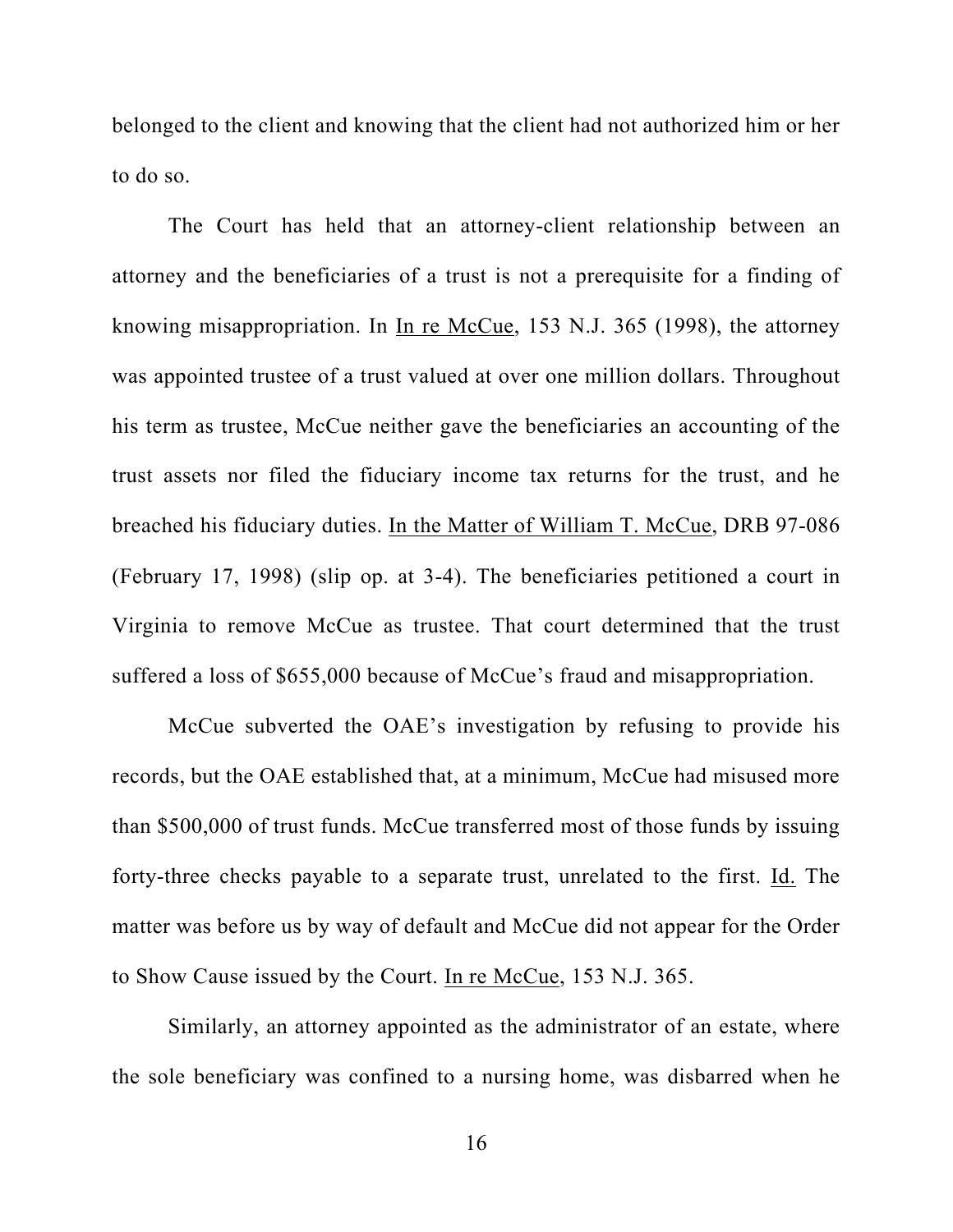"misappropriated and wasted more than \$308,000 in estate funds." In re Meenen, 156 N.J. 401 (1998). Meenen made a series of improper loans from the estate without security or documentation, invested \$205,580 in limited partnerships and speculative companies that were either defunct at the time of the investment or went out of business shortly thereafter, and improperly advanced to himself \$39,000 in fees. In the Matter of Robert D. Meenen, DRB 97-406 (June 29, 1998) (slip op. at 3). Meenen was unable to substantiate his entitlement to the fees taken. He also failed to file appropriate tax returns on behalf of the estate until March 1996, during a tax amnesty period established by the State of New Jersey.

We determined that, even though Meenen had served as administrator, rather than attorney, the appropriate discipline, in that client matter alone, was disbarment. Accordingly, for his theft from the estate, we recommended Meenen's disbarment.

Here, there is no question that respondent committed knowing misappropriation of entrusted funds. He admitted that, without authorization, he negotiated four checks, totaling \$4,000, drawn on the Conway Trust Account and payable to himself. To make matters worse, respondent forged Conway's signature, negotiated those checks, and planned to keep the funds for himself.

17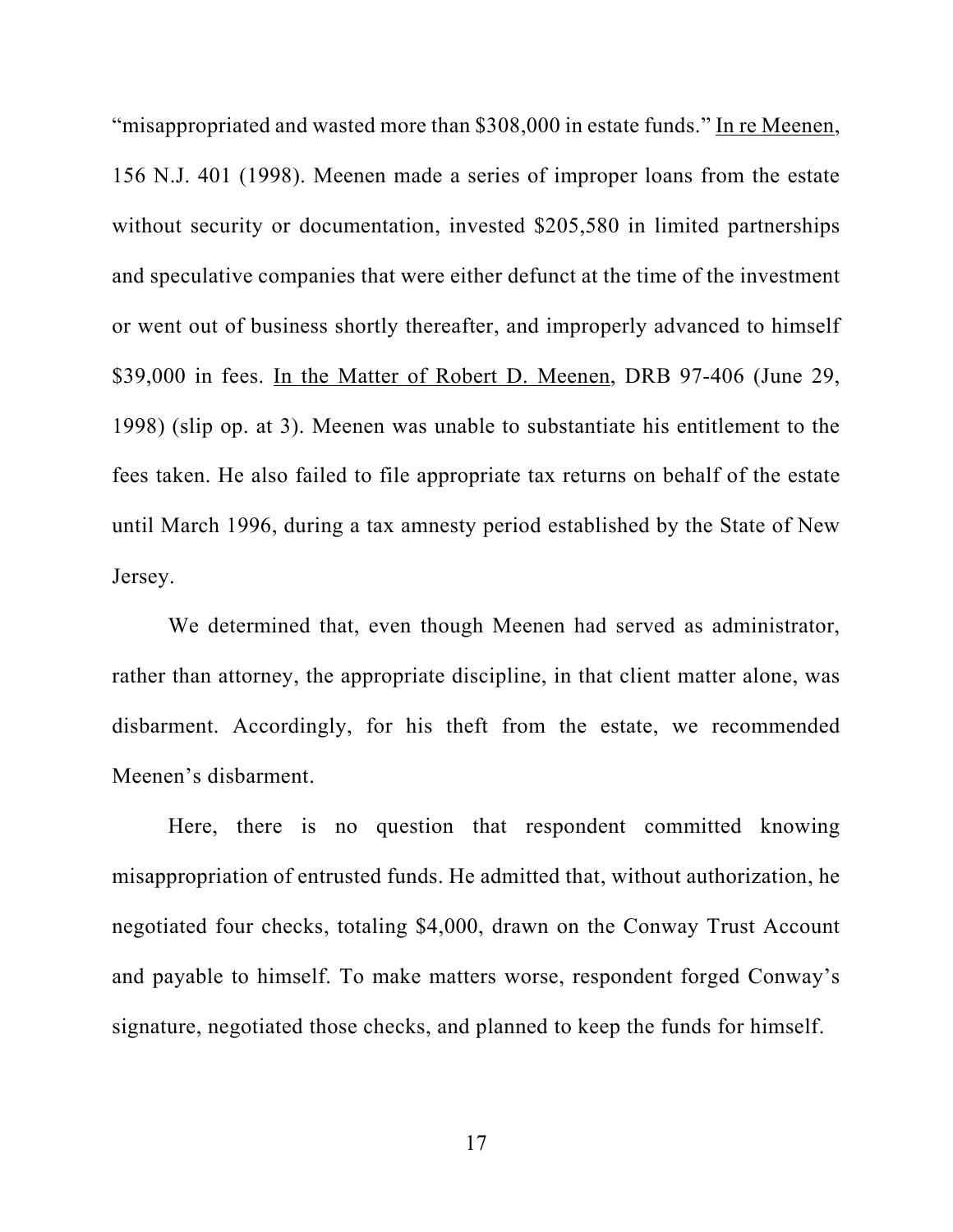Additionally, respondent attempted to negotiate a fifth check for \$3,800, but was caught by an alert bank teller. Once exposed, respondent embarked on a contemptible course of deceit to cover up his theft. Respondent communicated lies to Conway in an effort to convince him that it was "typical" practice to have FLB clients pre-sign blank checks, when in fact, Conway had not pre-signed any checks at all; he prepared a false invoice for legal fees owed and placed it in the file; he prepared a false narrative for the file that indicated the checks were issued by a co-executor, mistakenly made payable to respondent instead of FLB, despite claiming in his verified answer that the pre-signed checks were already in the file, having been signed by Conway; and in yet another attempt to cover up his theft, he told Allender that he would handle the Wells Fargo investigation, knowing the bank was investigating his misconduct.

Based upon the foregoing, we determine respondent must be disbarred for his knowing misappropriation of entrusted funds.

Member Rivera was absent.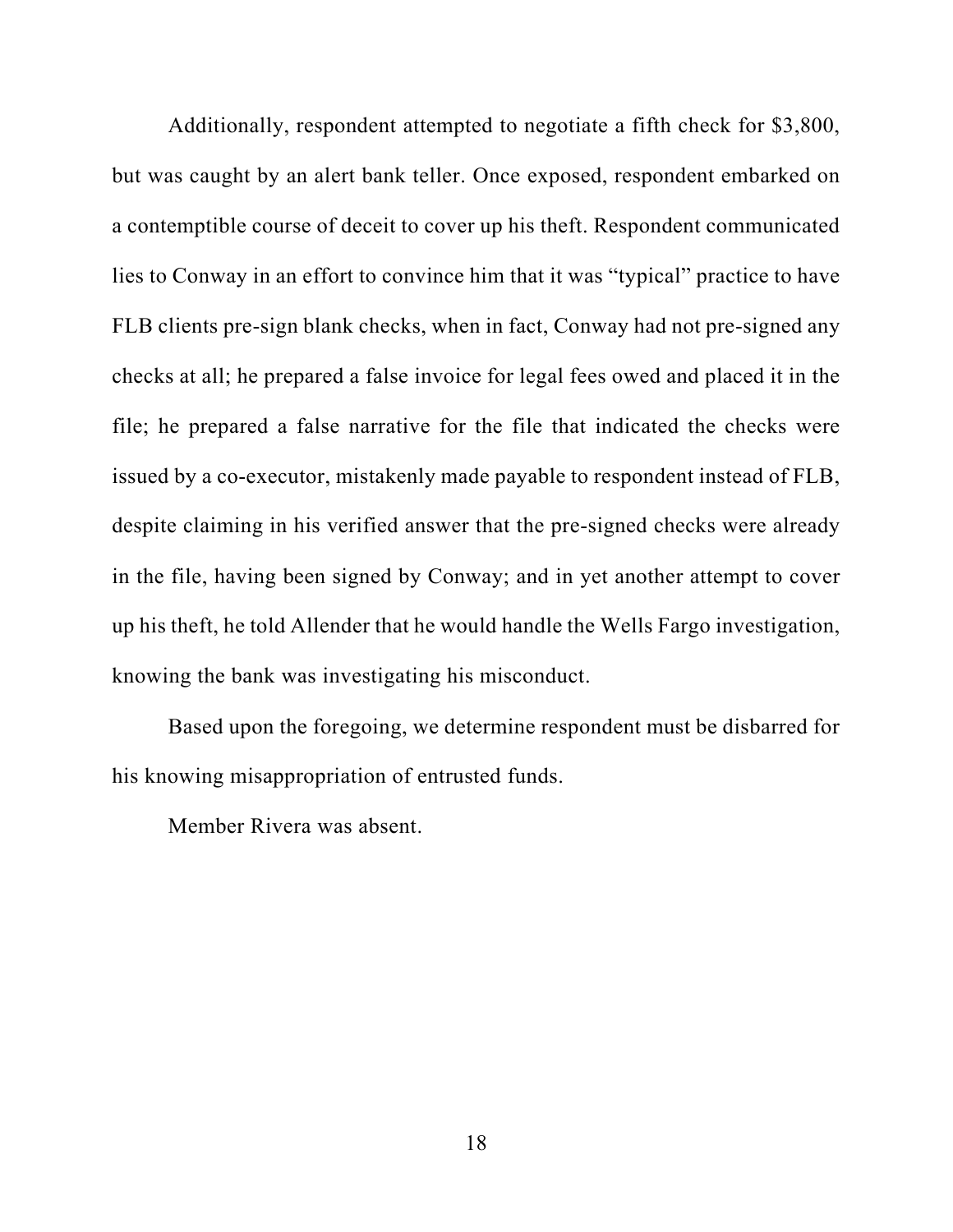We further determine to require respondent to reimburse the Disciplinary Oversight Committee for administrative cost and actual expenses incurred in the prosecution of this matter, as provided in R. 1:20-17.

> Disciplinary Review Board Hon. Maurice J. Gallipoli, A.J.S.C. (Ret.), Chair

 By: **/s/ Timothy M. Ellis**  Timothy M. Ellis Acting Chief Counsel